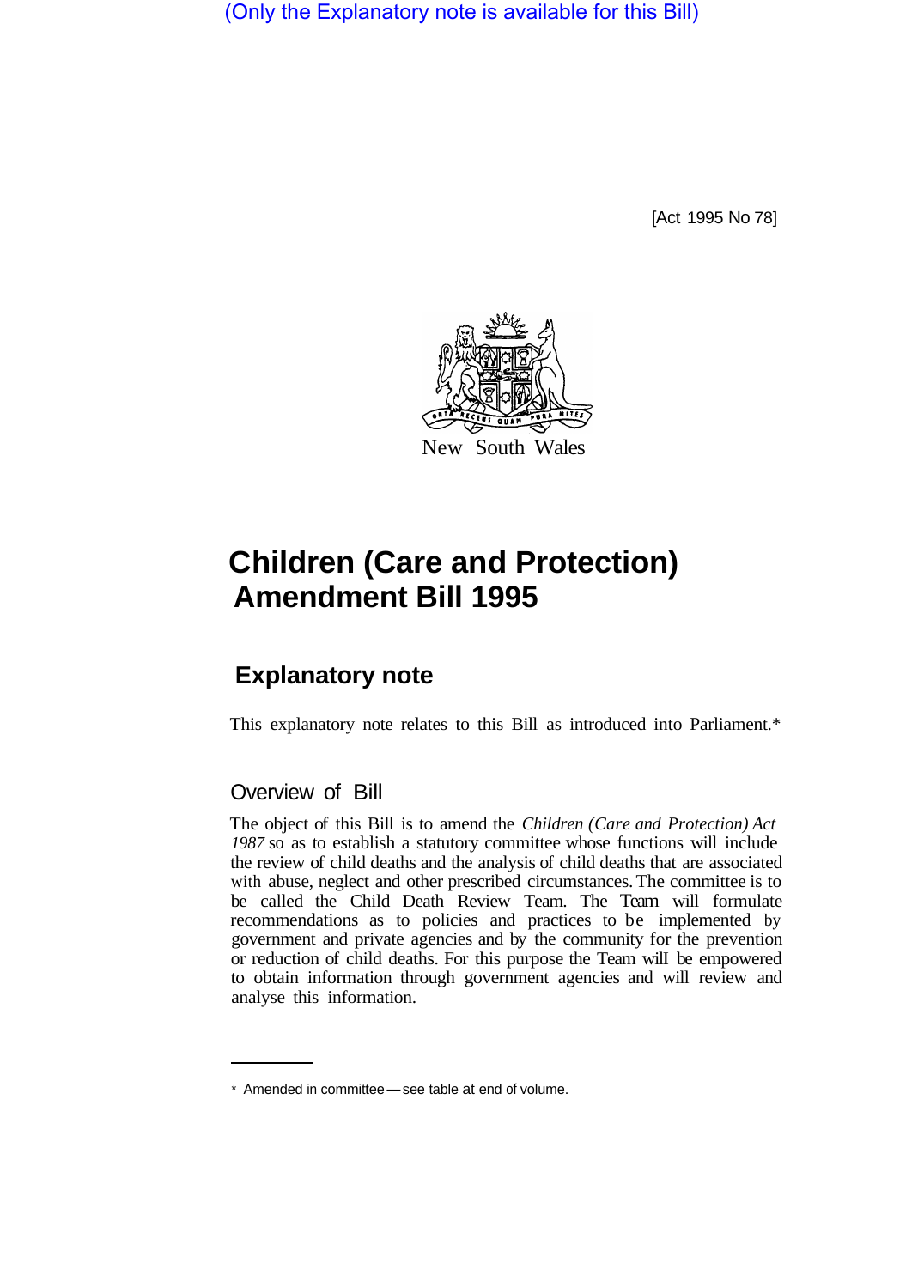Children (Care and Protection) Amendment Bill 1995 [Act 1995 No 78]

Explanatory note

# Outline of provisions

**Clause 1** sets out the name (also called the short title) of the proposed Act.

**Clause 2** provides for the commencement of the proposed Act on **a** day or days to be proclaimed.

**Clause 3** is **a** formal provision giving effect to the amendments to the *Children (Care and Protection) Act 1987* set out in Schedule 1.

**Clause 4** is a formal provision giving effect to the amendment to the *Freedom of Information Act 1989* set out in Schedule 2.

#### **Schedule 1 Amendment of Children (Care and Protection) Act 1987**

#### **Child Death Review Team**

**Schedule 1 [3]** inserts a new Part 7A into the Act, which contains the following provisions:

#### **Proposed section 102**

This section establishes the Child Death Review Team. It is to consist of representatives of government sector organisations whose responsibilities are centred on or involve child care and protection, together with professional experts. The section empowers the Minister to appoint *ad hoc* additional members whose qualifications or experience would be valuable on particular projects.

#### **Proposed section 103**

This section states the functions of the Team.

#### **Proposed section 104**

This section obliges the heads of government agencies and other prescribed officers to furnish the Team with the information it needs to carry out its functions, and authorises the Minister and other Ministers responsible for persons or bodies having official functions to co-ordinate procedures for the provision of this information.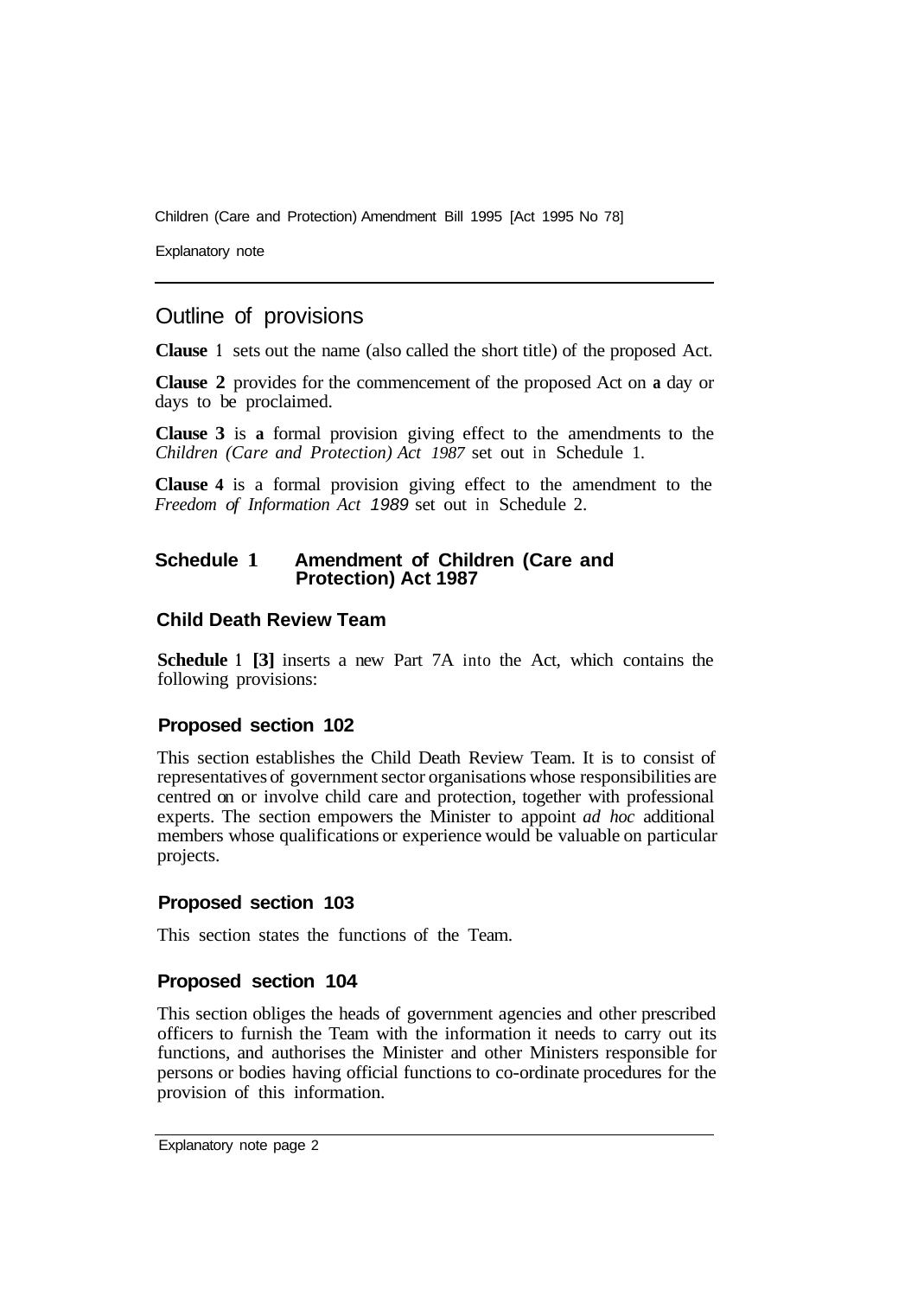Children (Care and Protection) Amendment Bill 1995 [Act 1995 No 78]

Explanatory note

#### **Proposed section 105**

This section requires the Team, in consultation with the Minister, to prepare an annual report containing recommendations for implementation by government and private sector agencies and the community of policies and practices for the prevention or reduction of child deaths. The report is to be tabled in Parliament. The proposed section also provides for periodic publication by the Team of data collected and information relating to child deaths.

### **Proposed section 106**

This section deals with confidentiality of records to which the Team is given access for the purposes of the proposed Act. Records in the hands of the Team are strictly confidential and their production cannot be compelled by courts or tribunals. Team members and their staff may only divulge information for the purposes of the Team's functions or in other circumstances prescribed by the regulations.

#### **Proposed section 107**

This section empowers the Minister to issue guidelines for the Team's conduct of operations in order to ensure confidentiality and privacy of records and information furnished to the Team and of reports made by the Team and other prescribed matters.

#### **Proposed section 108**

This section provides for review of the proposed new Part and its policy objectives.

#### **Minor amendments**

#### **Schedule 1 [1]** inserts a definition of *Child Death Review Team.*

**Schedule 1**[2] amends section 22 of the Act so as to draw a distinction between the performance by the Child Death Review Team of its functions and the practice of individual members in their private professional capacities for the purposes of the legal requirement to report instances of child abuse. This requirement does not apply to Team members or members of the Team's staff in the course of performing their duties under the Act.

**Schedule l [4]** inserts a new Schedule 2A, which deals with matters of detail concerning the membership and procedure of the Team.